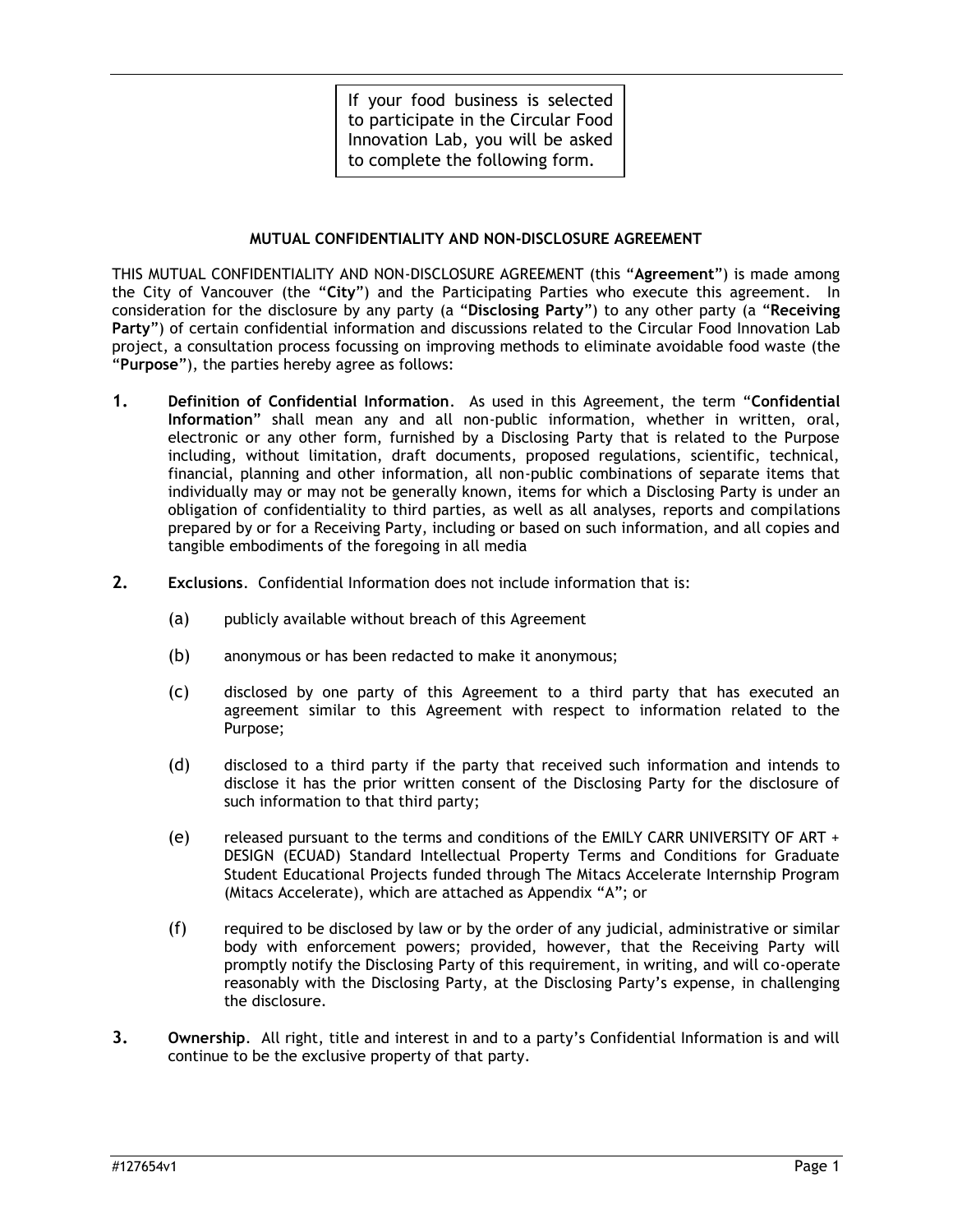- **4. Non-Disclosure and Non-Use**. The Receiving Party will not, directly or indirectly, copy, transmit, reproduce, summarize, quote, make available, sell or disclose any of the Confidential Information or the Receiving Party's recollections thereof to any third party without the express written consent of the Disclosing Party. The Receiving Party will not make any use whatsoever of the Confidential Information, except to the extent necessary for the Purpose.
- **5. Safeguard of Confidential Information**. The Receiving Party agrees to exercise the highest degree of care in safeguarding the Confidential Information of the Disclosing Party against loss, theft, destruction or inadvertent disclosure. The Receiving Party will limit disclosure of the Confidential Information to those of its employees, directors, officers, counsel or consultants who have a need to know it for the Purpose and who are bound by an obligation of confidentiality similar to that set forth in this Agreement. The Receiving Party will be responsible for any breach of this Agreement by such persons.
- **6. City as Public Body**. The parties to this Agreement each acknowledge that the City is subject to the provisions of the *Freedom of Information and Protection of Privacy Act* (British Columbia), as the same may be amended or superseded from time to time ("FOIPPA") and that as a public body under FOIPPA, the City may be requested to disclose Confidential Information provided to it by any of the Participating parties and all Participating Parties agree that any such disclosure by the City will not constitute a breach of the City's obligations hereunder. The parties to this Agreement further acknowledge and agree that the City has procurement policies which may require the City to publicly disclose Confidential Information should the parties enter into a contract and the Participating parties agree that any such disclosure by the City will not constitute a breach of the City's obligations hereunder.
- **7. Return of Confidential Information**. Upon completion of the Purpose or at such other time as a Disclosing Party may request, a Receiving Party will destroy or promptly return and deliver to the Disclosing Party all originals and copies of the Confidential Information, in whatever form, which the Receiving Party requests and will destroy all extracts, analyses, notes or other documents, including computer files, prepared by or for the Receiving Party including or based on the Confidential Information and will certify such return and destruction, in writing, to the Disclosing Party if requested to do so.
- **8. Injunction**. The Participating Parties acknowledge and agree that any breach of this Agreement by any party will cause irreparable harm to the other parties. If a party fails to abide by the terms of this Agreement, any party will be entitled to an injunction, specific performance or other equitable relief as well as any equitable accounting of all profits and benefits arising out of any breach of this Agreement and no bond or other security will be required from the other party in connection therewith. The rights and remedies specified in this Agreement are in addition to, and not in substitution for, any rights or remedies of the innocent party, at law or in equity. If a party is successful in obtaining an injunction or is otherwise successful in any other action arising out of a breach of this Agreement, the other party will pay to the innocent party the full amount of its legal fees and expenses incurred in pursuing such action(s).
- **9. Term and Survival of Obligations**. This Agreement will remain in full force and effect until June 1, 2023. The obligations of a Receiving Party respecting the use, disclosure and return of Confidential Information acquired from a Disclosing Party and the rights of a Disclosing Party provided herein to enforce such obligations will survive the expiration or termination of this Agreement.
- **10. Binding Nature**. This Agreement will be binding upon and enure to the benefit of the parties and their respective successors and permitted assigns.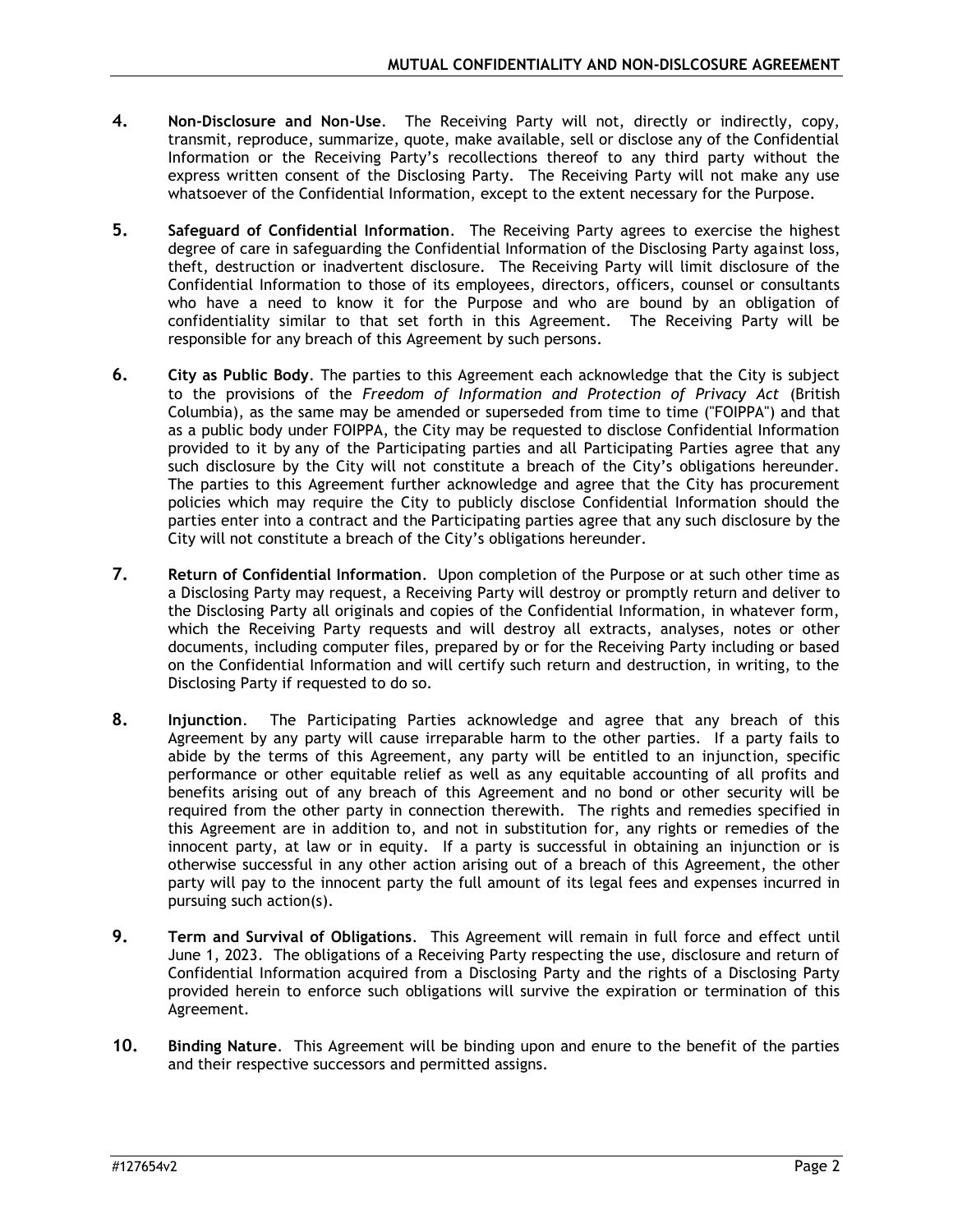- **11. No Warranty**. All Confidential Information is provide "AS IS" and without any warranty, express, implied or otherwise, regarding its accuracy, completeness, performance, noninfringement or fitness for a particular purpose.
- **12. Assignment**. No party may assign or transfer this Agreement or any rights or obligations under this Agreement without the prior written consent of the other parties.
- **13. Entire Agreement**. This Agreement represents the entire agreement and understanding of the parties hereto with respect to the non-disclosure of the Confidential Information described herein. This Agreement supersedes all prior written or oral agreements and all negotiations, conversations or other communications or understandings of the parties hereto with respect to the subject matter described herein.
- **14. Severability**. If any provision of this Agreement is determined to be invalid or unenforceable, a suitable provision will be substituted therefore to carry out, insofar as may be valid and enforceable, the intent and purpose of the invalid or unenforceable provision. The validity and enforceability of the remaining provisions will not be affected or impaired thereby.
- **15. Governing Law and Jurisdiction**. This Agreement will be governed by the laws of the Province of British Columbia and Canada applicable therein and the parties hereby attorn to the exclusive jurisdiction of the courts of the Province of British Columbia.
- **16. Counterparts**. This Agreement may be executed in any number of counterparts with the same effect as if all parties had signed the same document. All of these counterparts will constitute one agreement, binding on the parties, notwithstanding that all parties are not signatories to the same counterpart. A fax or electronic copy of this Agreement executed by a party, in counterpart, will constitute a properly executed, delivered and binding agreement or counterpart of the executing party.

| . 2022.                                                    |                                                                                  |
|------------------------------------------------------------|----------------------------------------------------------------------------------|
| NAME OF PARTY: _________<br>by its a authorized signatory: |                                                                                  |
| Name:<br>Title:                                            |                                                                                  |
| NAME OF PARTY: _________<br>by its a authorized signatory: |                                                                                  |
| Name:<br>Title                                             |                                                                                  |
|                                                            | READ, UNDERSTOOD AND AGREED, this _____ day of _________________________________ |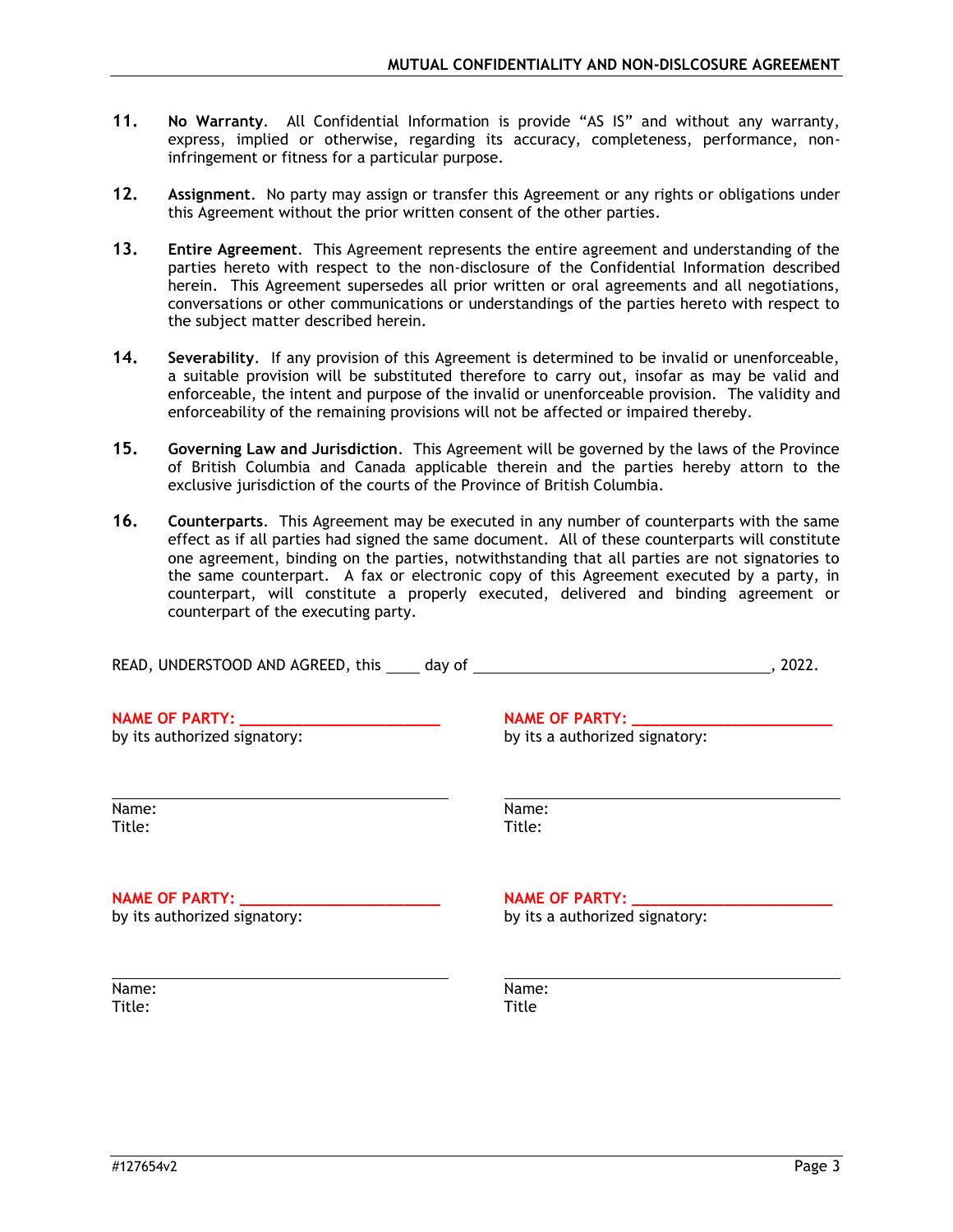# **APPENDIX "A"**

### **EMILY CARR UNIVERSITY OF ART + DESIGN (ECUAD) Standard Intellectual Property Terms and Conditions for Graduate Student Educational Projects funded through The Mitacs Accelerate Internship Program (Mitacs Accelerate)**

## **MITACS ACCELERATE PROGRAM OVERVIEW**

The **Mitacs Accelerate** Program connects Canadian businesses with university researchers in all disciplines who have advanced levels of expertise in areas that address vital research opportunities. It partners graduate student and postdoctoral fellow interns (Accelerate Interns) and their supervising professors (Academic Supervisors) with companies, hospitals, government agencies and not-for-profit organizations (Partner Organization). These connections help partners utilize new tools, technologies and methodologies to address issues that are vital to an organization's success. Partner Organizations benefit from the power of advanced research while interns and their professors benefit from new research opportunities.

### **Internships are available to all faculties, schools and departments at ECUAD** The **Mitacs Accelerate** Program is administered by Mitacs, with the support of the Province of British Columbia and the Government of Canada.

This program funds Accelerate Interns to undertake research on site with the Partner Organization, applying cutting-edge tools, techniques or methodologies to research issues and problems arising within the organization. This on site research is expected to account for approximately 50% of the Accelerate Intern's time during the period of the internship. The Accelerate Intern will then spend the remaining time at his/her home university with their Academic Supervisor, evaluating the best techniques or methodologies to be applied to the identified research issue.

**Goal of Mitacs Accelerate funded Projects** The **Mitacs Accelerate** mission for this internship program is to initiate and foster linkages with primarily BC-based industrial, governmental and not-for-profit organizations that require advanced university-based research techniques and technologies to deal with problems of strategic importance to BC and Canada. ECUAD works with Mitacs in achieving this mission by partnering with industry on research projects (Projects) that may involve the generation, application, or commercialization of new research based tools.

## **Funding for Mitacs Accelerate Projects**

Funding for any Mitacs Accelerate Project is determined by the Mitacs Accelerate Terms and Conditions of the Award included in the communication of results of the proposal application.

# **TERMS AND CONDITIONS**

These ECUAD Standard Intellectual Property Terms and Conditions are incorporated by reference into the Memorandum section of each Mitacs Project Application for use with Mitacs Accelerate Projects.

**Confidentiality** It is expected that a Partner Organization will not provide any confidential information to the Accelerate Intern, Academic Supervisor, or other ECUAD personnel who may work on a Project. In the event a Project requires the exchange of confidential information, that exchange may only occur under a Non-Disclosure Agreement agreed to by ECUAD, the Accelerate Intern, the Academic Supervisor, and other ECUAD personnel, as applicable.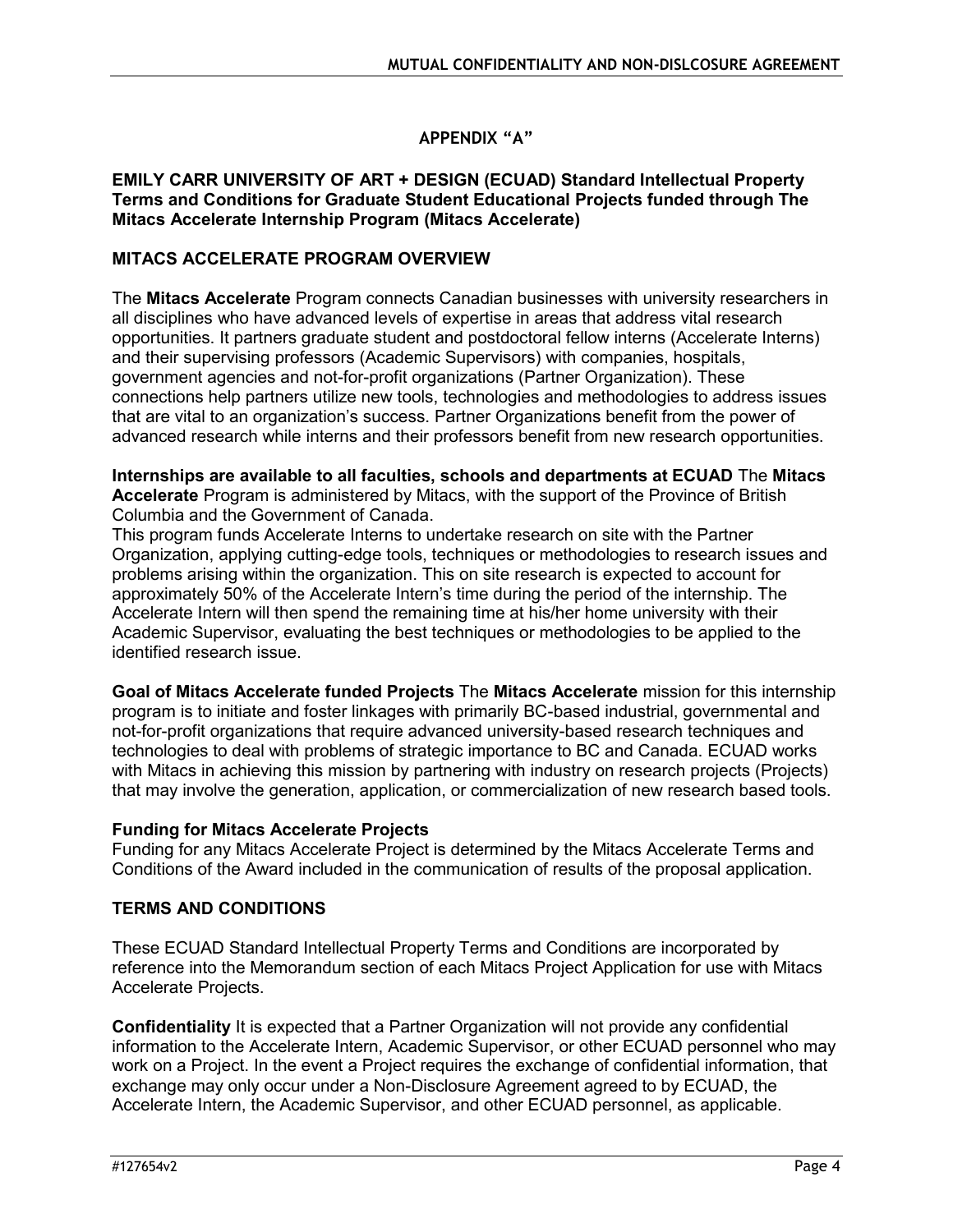**Ownership and Use of Intellectual Property, Data & Results** For the purpose of these Terms and Conditions, the following words or expressions have the meanings indicated:

"**Background**" means information, technique, know-how, materials, technology, design work, intervention, and rights in Intellectual Property (regardless of the form or medium in which they are disclosed or stored) that are provided by one party to another for use in the Project, except any Results;

"**Intellectual Property**" means patents, trademarks, industrial designs, copyrights, database rights, design rights, confidential information, applications for any of the above, and any similar right recognized from time to time in any jurisdiction, together with all rights of action in relation to the infringement of any of the above; and

"**Results**" means all data, inventions, discoveries, software code, improvements, information, knowhow, designs, results, and Intellectual Property first identified or reduced to practice or writing by the Accelerate Intern, Academic Supervisor, or other ECUAD personnel in the course of the Project.

The Partner Organization shall own the Intellectual Property in the Results other than the following:

(1) any Intellectual Property or other subject matter covered by one or more separate agreements to which ECUAD and the Partner Organization are parties and active during the dates of the Project;

(2) any third party proprietary tools that are used in the performance of the Project; and

(3) the copyright in the materials produced by the Accelerate Intern, Academic Supervisor, or other ECUAD personnel as a result of the Project as more particularly described in the Publications and Copyright section below.

The party contributing to the Project any Background (or its licensors) shall own the Intellectual Property therein. No licence to use any Intellectual Property is granted or implied by these Terms except when such rights are expressly stipulated. Each party grants the others a royaltyfree, non-exclusive licence to use its Background for the purpose of carrying out the Project.

The Partner Organization grants the Accelerate Intern, Academic Supervisor, and other ECUAD personnel a royalty-free, non-exclusive, perpetual, irrevocable licence to use the Results for the purpose of carrying out the Project and for research, scholarly publication, educational or other non-commercial use.

**Publications and Copyright** None of the Accelerate Intern, the Academic Supervisor, or any ECUAD personnel are restricted from presenting Results from the Project at symposia, professional meetings, or for academic evaluation or other purposes, or from publishing thesis, course reports, or in journals or other publications (Publications), provided that the Accelerate Intern is expected to provide the Partner Organization copies of the proposed disclosure at least thirty (30) days before the presentation or publication date. Should the Partner Organization object to the proposed disclosure it should give written notice to the author within fifteen (15) days after delivery of the proposed disclosure. Notwithstanding the foregoing, the parties acknowledge that opportunities for Publications may arise unexpectedly and a more timely response may be necessary, and each party agrees to use reasonable efforts to cooperate to allow Publications to proceed as proposed. The Partner Organization may object to the